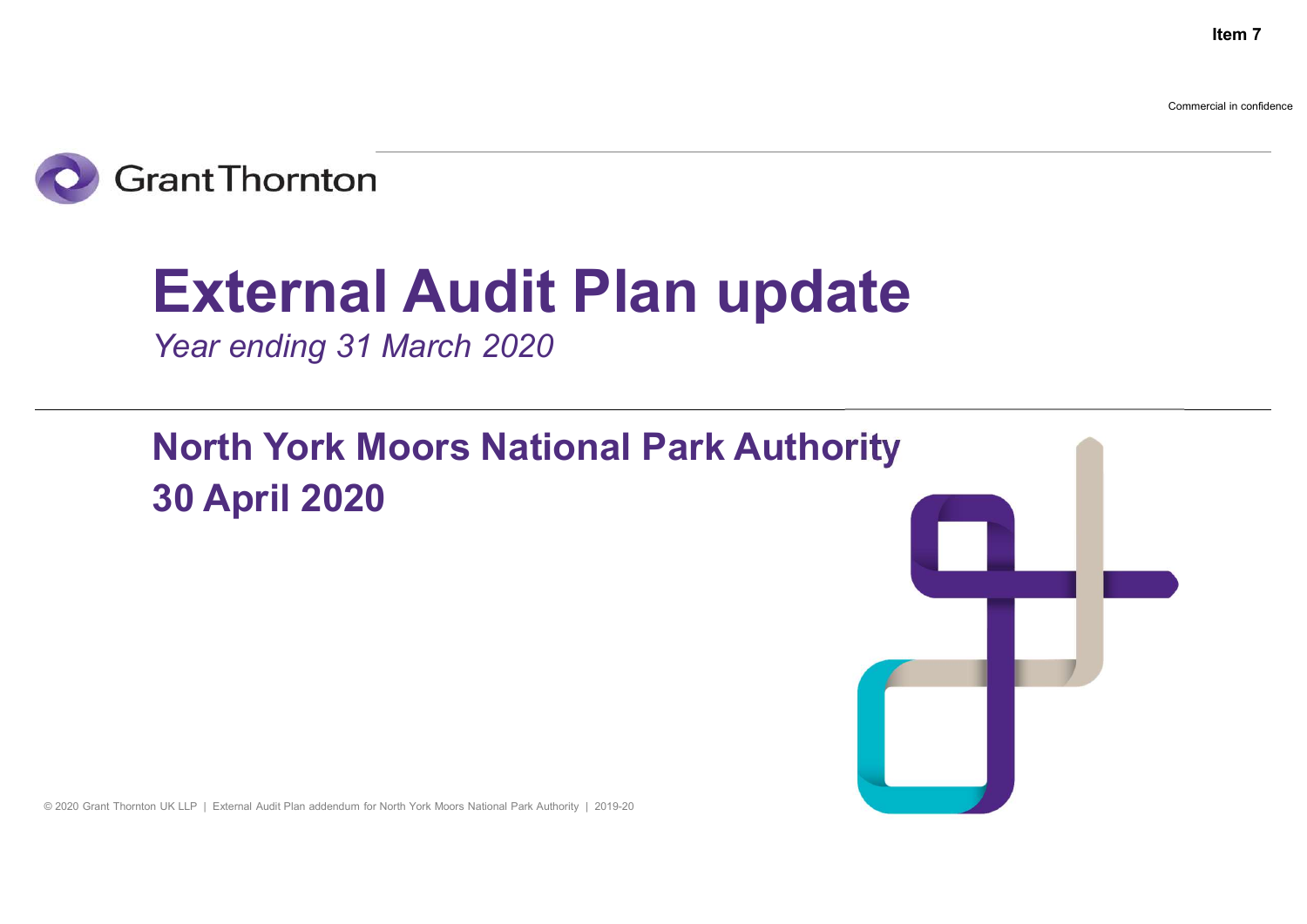## 1. Introduction & headlines

## Purpose

This document provides an update to the planned scope and timing of the statutory audit of North York Moors National Park Authority ('the Authority') as reported in our Audit Plan dated 22 January 2020, for those charged with governance.

**1. Introduction & headlines**<br>Purpose<br>This document provides an update to the planned scope and timing of the statutory audit of North<br>The current environment<br>In addition to the audit risks communicated at the FRAS Committ In addition to the audit risks communicated at the FRAS Committee to those charged with governance in our Audit Plan on 3 February 2020, recent events have led us to update our planning risk assessment and reconsider our audit and value for money (VFM) approach to reflect the unprecedented global response to the Covid-19 pandemic. The significance of the situation cannot be underestimated and the implications for individuals, organisations and communities remains highly uncertain. For our public sector audited bodies, we appreciate the significant responsibility and burden your staff have to ensure vital public services are provided. As far we can, our aim is to work with you in these unprecedented times, ensuring up to date communication and flexibility where possible in our audit procedures.

**1. Introduction & headline for the propartion of the financial statements and VFM and Venet and SCA's (UK)) we have revisited our panning in the correct furth of the statute of the second throw our audit and vene and vene** Management and those charged with governance are still required to prepare financial statements in accordance with the relevant accounting standards and the Code of Audit Practice, albeit to an extended deadline for the preparation of the financial statements up to 31 August 2020 and the date for audited financials statements to 30 November 2020. Since the Covid-19 lockdown we have been in regular contact with the Chief Financial Officer and are working to agree a mutually beneficial timeframe for the delivery of the 2019-20 audit. We continue to be responsible for forming and expressing an opinion on the Authority's financial statements and VFM arrangements. **1. Introduction & headlines**<br>Purpose<br>Purpose<br>This document provides an update to the planned scope and timing of the statutory audit of North York Moors National<br>The current environments<br>The current environments<br>in decons **1. Introduction & head Minds**<br>Purpose<br>Purpose<br>This document provides an update to the planned scope and timing of the statutory audit of North<br>those charged with governance.<br>The current environment<br>in dedition to the audi **1. Introduction & headlines**<br>Purpose<br>Purpose<br>This counterparticles an update to the planned scope and timing of the statulory audit of North York Moors National Park Authority (the Authority) as reported in our Audit Plan • Fix and the Chipman and the material the material the material types to unrelated the material of the automatic due to the material of the automatic material the material the material the material the material the materi Purpose<br>
This document provides an update to the planned scope and timing of the statutory audit of North York Moo<br>
This document provides an update to the planned scope and timing of the statutory audit of North York Moo<br> In addition to the audit mast is communicated at the FRAS Committee to those charged with governance in our Audit Plan on 3 February communicated at the FRAS Communicated probabilities the impaction of the context of the u implections for individuals, organisations and commutines remains highly uncertain. For our publis experiments in a resiliction of the Authority increases are provided. As two cas, we approximate the Supplementation of the

In order to fulfil our responsibilities under International Auditing Standards (ISA's (UK)) we have revisited our planning risk assessment. We may also need to consider implementing changes to the procedures we had planned and reported in our Audit Plan to reflect current restrictions to working practices, such as the application of technology to allow remote working. Additionally, it has been confirmed since our Audit Plan was issued that the implementation of IFRS 16 has been delayed for the public sector until 2021-22.

- 
- 

We have updated our VFM risk assessment to document our understanding of your arrangements to ensure critical business continuity in the current environment. In addition, since the Authority's 2020-21 those damptes was for the authority interest the financial plans of all sections and the financial plans of all sectors of the ENSI plans of all sectors of a set the control interest of all sectors of all sectors of the UK envelope for park authorities in 2020-21. We have been discussing the financial impact of DEFRA funding and the lockdown on the Authority through our liaison with the CFO. We note the actions the and recomplerate in encoding to the impact of the impact of the impact of the incrementation of the internet of the internet internet internet internet internet internet internet internet internet internet internet interne Impact on our audit and YFM work results and the equilibrical to the ensure any further communicated on the formula state of the formula state of the formula state of the formula state of the formula state of the formula s

## **Conclusion**

to the FRAS Committee later this year. We wish to thank management for their timely collaboration at this difficult time.

© 2020 Grant Thornton UK LLP | External Audit Plan addendum for North York Moors National Park Authority | 2019-20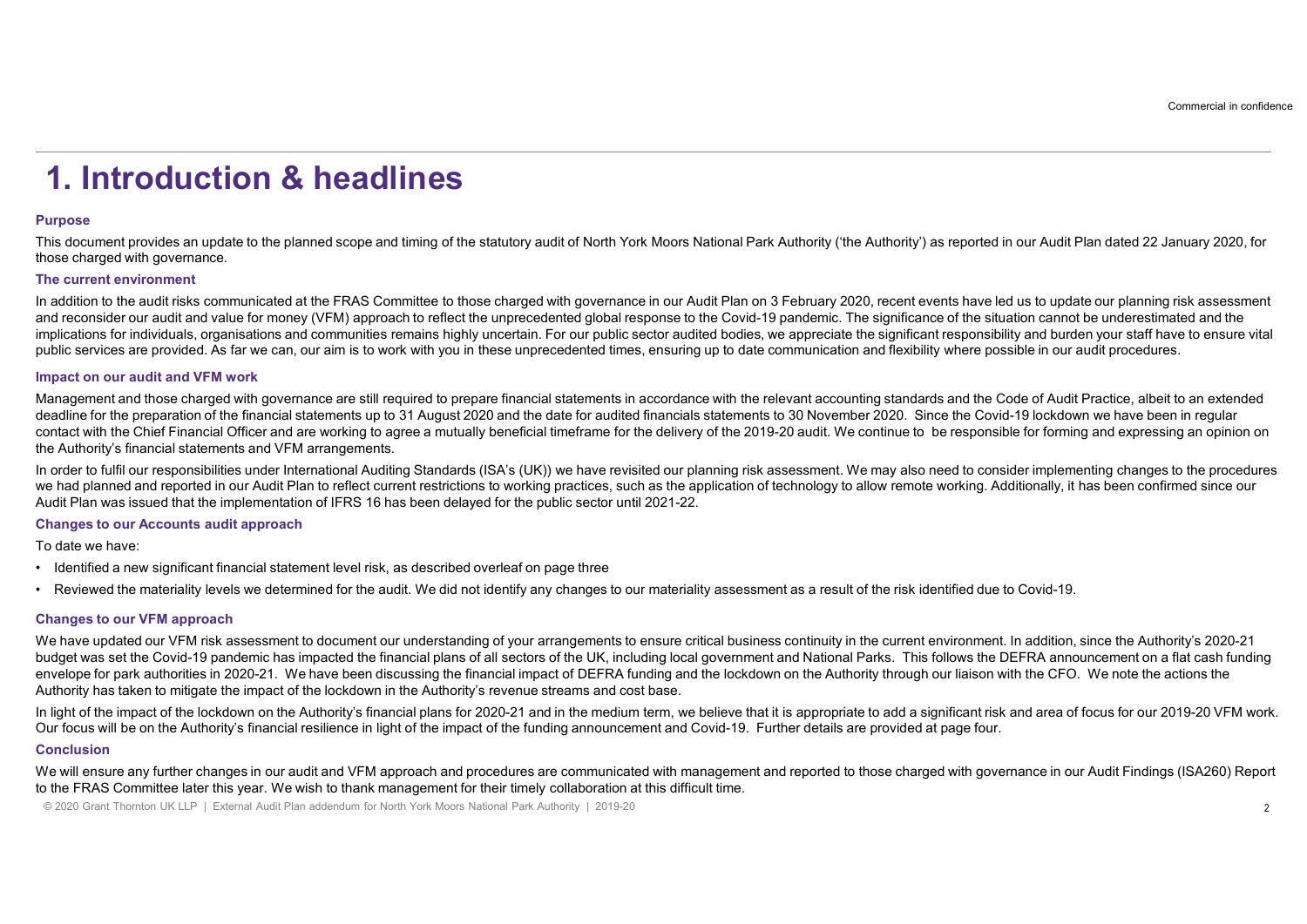## 2. Significant risks identified: Covid–19 pandemic

|              |                                                                                                                                                                                                                                                                                                                                                                                                                                                                                                                                                                                  | Commercial in confidence                                                                                                                                                                                                                                                                                                                                                                                                            |
|--------------|----------------------------------------------------------------------------------------------------------------------------------------------------------------------------------------------------------------------------------------------------------------------------------------------------------------------------------------------------------------------------------------------------------------------------------------------------------------------------------------------------------------------------------------------------------------------------------|-------------------------------------------------------------------------------------------------------------------------------------------------------------------------------------------------------------------------------------------------------------------------------------------------------------------------------------------------------------------------------------------------------------------------------------|
|              | 2. Significant risks identified: Covid-19 pandemic                                                                                                                                                                                                                                                                                                                                                                                                                                                                                                                               |                                                                                                                                                                                                                                                                                                                                                                                                                                     |
| <b>Risk</b>  | <b>Reason for risk identification</b>                                                                                                                                                                                                                                                                                                                                                                                                                                                                                                                                            | Key aspects of our proposed response to the risk                                                                                                                                                                                                                                                                                                                                                                                    |
| $Covid - 19$ | The global outbreak of the Covid-19 virus pandemic has led to unprecedented uncertainty for all<br>organisations, requiring urgent business continuity arrangements to be implemented. We expect<br>current circumstances will have an impact on the production and audit of the financial statements<br>for the year ended 31 March 2020, including and not limited to;<br>- Remote working arrangements and redeployment of staff to critical front line duties may impact<br>on the quality and timing of the production of the financial statements, and the evidence we can | We will:<br>Work with management to understand the implications the response to the Covid-19<br>pandemic has on the organisation's ability to prepare the financial statements and<br>update financial forecasts and assess the implications on our audit approach<br>Liaise with other audit suppliers, regulators and government departments to co-<br>ordinate practical cross sector responses to issues as and when they arise |
|              | obtain through physical observation<br>- Volatility of financial and property markets will increase the uncertainty of assumptions applied<br>by management to asset valuation and receivable recovery estimates, and the reliability of                                                                                                                                                                                                                                                                                                                                         | Evaluate the adequacy of the disclosures in the financial statements in light of the<br>Covid-19 pandemic<br>Evaluate whether sufficient audit evidence using alternative approaches can be                                                                                                                                                                                                                                         |
|              | evidence we can obtain to corroborate management estimates<br>- Financial uncertainty will require management to reconsider financial forecasts supporting their<br>going concern assessment and whether material uncertainties for a period of at least 12 months                                                                                                                                                                                                                                                                                                               | obtained for the purposes of our audit whilst working remotely<br>Evaluate whether sufficient audit evidence can be obtained to corroborate significant<br>management estimates such as asset valuations and recovery of receivable balances                                                                                                                                                                                        |